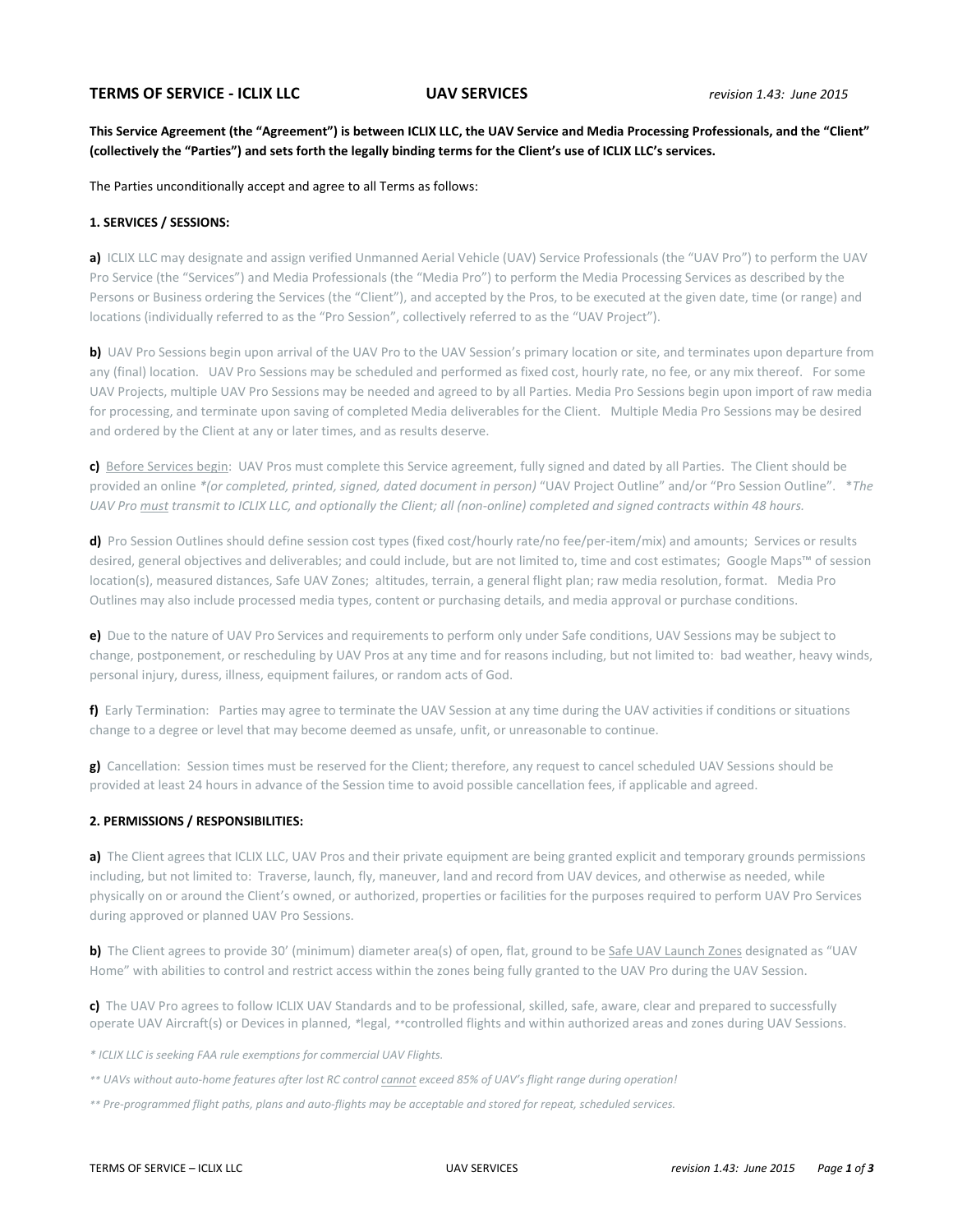**d)** While UAV Technology utilizes many Safety features and sensors, and ICLIX LLC standards require that all Manufacturer and UAV Industry Safety measures and precautions are followed by ICLIX UAV Pros; the Client acknowledges and accepts the potential risks and dangers possible with fast moving UAV Technologies and Devices.

## **3. PRIVACY OF PROPERTY AND PERSONS:**

**a)** The Client warrants that they are, or represent, the owner or authority for any location or property being used as the site for any UAV Sessions, and have secured and granted to ICLIX LLC the permissions to fly, film and record the premises.

**b)** The Client is responsible for notifying any persons that shall be present at or during the UAV Pro Session, including but not limited to: Attendees and guests, players, members, staff, contractors, neighbors, the proper authorities, owners of property, government officials, agents or representatives and any other applicable parties for which UAVs may be seen and heard flying, that the UAV Pro and UAV equipment should be ignored or avoided. Be clear that HD video *will* be recorded by ICLIX LLC and the UAV Pro.

**c)** ICLIX LLC agrees to not include or use in "Processed Media" the likeness, image, or identifiable features of any person, property, or logo if explicitly requested or instructed by the Client or persons present at the UAV Session, and whom may be unable or unwilling to avoid implicit participation in the UAV Session. Raw media given to the Client becomes the copyright and responsibility of the Client.

### **4. EQUIPMENT:**

**a)** The UAV Pro will provide all updated and prepared: \*UAVs, Batteries, Controllers, FPV Devices, Wi-Fi, 4G, Pilot Apps, \*HD Recording devices, SD Cards, Safety Cones or any related equipment as necessary to perform the UAV Services. *\*UAV Devices, Features, Capabilities, Controlled Flight Ranges, Safety guards, Video/Photo Qualities, Formats and methods may vary by UAV Pro.* 

**b)** In addition to cleared Safe UAV Launch Zone(s) - the Client may be asked, and could optionally agree to provide as courtesy, additional equipment or services which may enhance the success or quality of the UAV Session.

## **5. OWNERSHIP / COPYRIGHTS:**

**a)** The Parties agree that all "raw media" recorded by UAV Pros and equipment during any UAV Session is the immediate, explicit, direct and owned copyright intellectual property of ICLIX LLC and must be uploaded within 48 hours to ICLIX.com.

**b)** For Clients purchasing the UAV Session per a "fixed cost" or "hourly rate" agreement, with fees to be paid to the UAV Pro by the Client explicitly for the UAV Services in the UAV Session; the original raw media becomes "work for hire", per U.S. Copyright Laws, and the UAV Pro will provide copies of all original format raw media to the Client (as the "Deliverables") within 30 days of each completed UAV Session and upon full payment(s) received from the Client for Services.

**c)** For Clients purchasing the "Media Processing" options; the uploaded raw media from the UAV Session will also be post-processed by ICLIX LLC Media Professionals who have the talent and skills to identify, transform, edit and shape the raw contents to create and produce other generally described, or imagined, creative *\**Media results as deliverables.

Purchased media ownership and copyrights are immediate and permanently transferred to the Client after purchase!

*\*Media formats may include, as an example, but are not limited to: Full 4K Ultra HD 12 megapixel Photos, 1080HD or 720HD resolution photos, Slideshows, Posters, Calendars, Short or Spotlight Videos, Full or limited Production UHD or HD Videos with edits, titles, photos, logos, transitions or with a full list of effects and graphics available.*

**d)** For all UAV media, the Client agrees that ICLIX LLC shall maintain non-exclusive, transferable, sub-licensable, royalty-free, worldwide license to use the video, stills or audio recorded during the UAV Sessions in promotions or for other marketing purposes, non-competitive to the Client. The Client agrees and acknowledges that ICLIX LLC may reasonably use recordings of the UAV Session in their portfolio. ICLIX LLC may display the Client's name and logo on their website as a party with whom they have done successful business. The Client agrees to present or mention the ICLIX.com name and/or logo for UAV media from ICLIX LLC presented, posted, online, or on websites.

#### **6. COSTS / RATES / PAYMENTS:**

**a)** ICLIX LLC, via it's technologies, websites, and services; may validate all Parties, transactions and contracts involved in UAV Service Agreements and uses methods and processes to facilitate the ordering, managing and delivery of the UAV Services, UAV Sessions and Selected Media Processing for a pre-agreed fee or percentage, to be extracted or billed, from payments for UAV Pro Services, Media